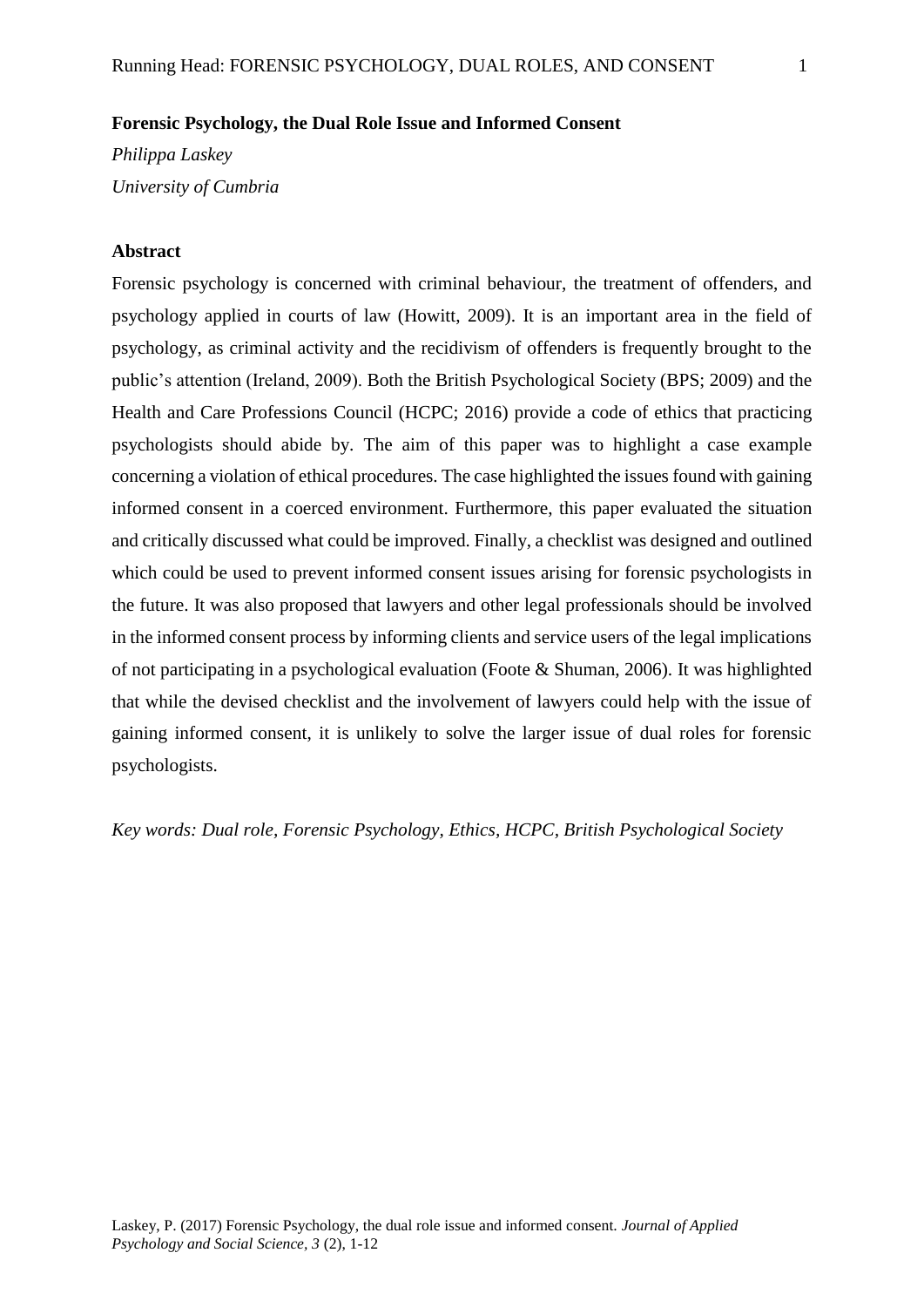Forensic psychology is concerned with criminal behaviour, the treatment of offenders, and, in its most literal definition, psychology applied in courts of law (Howitt, 2009). Daily tasks for a forensic psychologist can include: implementing offender treatment programs, changing offender behaviour, and reducing stress for prison staff and prisoners (British Psychological Society; BPS, 2014). They can also be involved in the training of prison officers, in decisions made about the release of prisoners, and in working with victims of crime (Howitt, 2009). It is an important area in the field of psychology, as criminal activity and the recidivism of offenders is frequently brought to the general public's attention (Ireland, 2009). The most common setting that a forensic psychologist will be found is that of a prison or correctional facility (Prospects, 2012), and the biggest employer of forensic psychologists in the UK is HM Prison Service (BPS, 2014). However, they can also work for the NHS, probation services, the police, and in academic institutions (NHS Careers, n.d.). Ultimately the role of a forensic psychologist is diverse and varied, and cannot be easily defined.

It is evident that the role of a forensic psychologist is more complex than is represented in the media (Ireland, 2009), and the training required is appropriately challenging (DeMatteo, Krauss, Marczyk & Burl, 2009). The BPS stipulates a very specific route for aspiring forensic psychologists to follow (BPS, 2014). The first step is to complete an undergraduate degree in psychology, applied psychology or forensic psychology. On successful completion of an undergraduate degree students should complete a society accredited master's degree. The final step is to complete two years' worth of supervision led by a certified forensic psychologist. There are other routes to certification, but this is the most conventional option in the UK (BPS, 2014). Despite the UK having a standardised route to qualification and certification, an appropriate training method for forensic psychology cannot be agreed upon globally (DeMatteo et al., 2009).

It is generally felt that training provided to forensic psychology students should encompass generalised and speciality competencies (Varela & Conroy, 2012). Varela and Conroy (2012) state that general competencies are those that can be applied across various areas within the larger field of psychology, and speciality competencies refer to those specific and unique skills associated with forensic psychology practice and research. Building upon this idea, DeMatteo et al. (2009) state that forensic psychologists should obtain experience and training in the following areas: core knowledge of basic areas of psychology, research methods and statistics, conducting original research, legal knowledge, knowledge of forensic subjects, assessments and tools, ethics and professional values, and clinical forensic training for those in clinical programs. It would seem that these proposed areas give a well-rounded start to a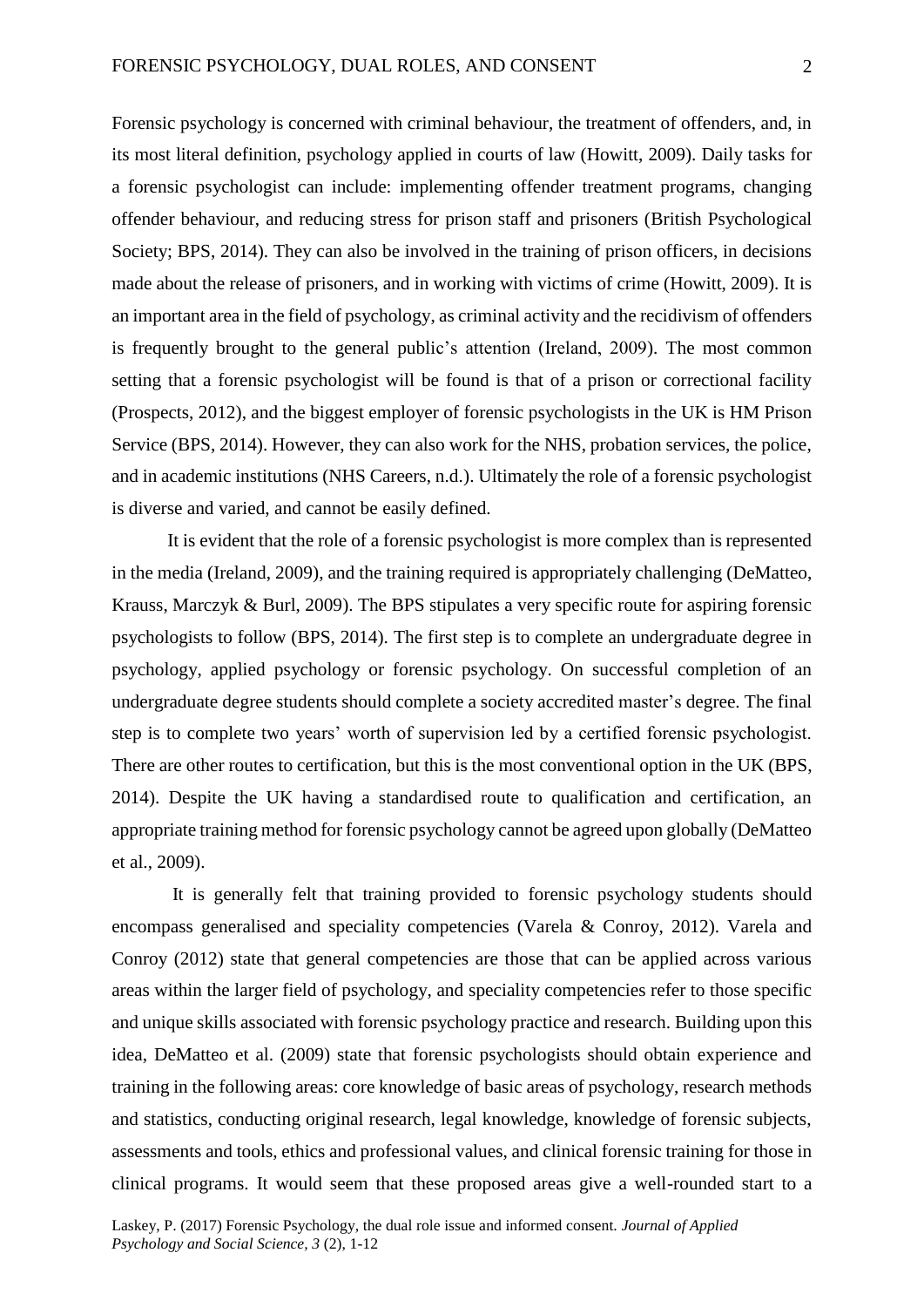forensic psychologist's professional education. However, they may not suffice when the individual starts working in the field of forensic psychology. In fact, both the BPS (2009) and the Health and Care Professions Council (HCPC, 2016) require all practicing psychologists to engage in continuing professional development (CPD) throughout their careers, with it being an integral part of their ongoing registration with both organisations.

Both the BPS (2009) and the HCPC (2016) provide a code of ethics that practicing psychologists of all disciplines should abide by. The BPS (2009), responsible for psychologists becoming chartered and certified, bases its code of ethics on four ethical principles: respect, competence, responsibility and integrity. The HCPC (2016), the regulator of applied psychologists, has a fairly general code of ethics because it must cater for all health and care professions in the UK. However, it still abides by the four ethical principles used by the BPS (2009), and both organisations have the welfare of service users as their primary concern. It should be noted that both codes of ethics state that they are guidelines and that professional decision making is key to avoiding major ethical violations (BPS, 2009; HCPC, 2016). Furthermore, Day and Tytler (2012) suggest that the ability to both act and think well in uncertain situations is evidence of professional expertise. This implies that the key to demonstrating professional expertise is to practice good decision making to avoid unethical situations. This is particularly relevant to forensic psychologists, as it is a field of psychology that is likely to experience challenging and ethical problems (Allan, 2013). The aim of this paper is to highlight a case example concerning a violation or breach of ethical procedures. The case example presented here will be concerning a forensic psychologist and the issue of dual roles. More specifically the case will highlight the issues found with gaining informed consent in a coerced environment. Furthermore, this paper will critically evaluate the situation presented; discuss what could be improved, and how this issue could be handled better. Finally, a checklist will be presented which could be used to prevent informed consent issues arising for forensic psychologists in coerced settings in the future.

The dual role issue arises when a forensic psychologist, particularly those working in a correctional environment, experience a disagreement between the ethical guidelines of their mental health profession and the aims and goals of the Criminal Justice System (Ward, 2013). In simpler terms, a dual role is when an individual concurrently participates in two professional role categories (Gottlieb, 1993; Cervantes & Hanson, 2013). As a result there tends to be a conflict between the Criminal Justice System concentrating on the protection of the community, and the forensic psychologist being primarily concerned with the welfare of the offender (Glaser, 2009). Simply put, a forensic psychologist works with offenders, but for the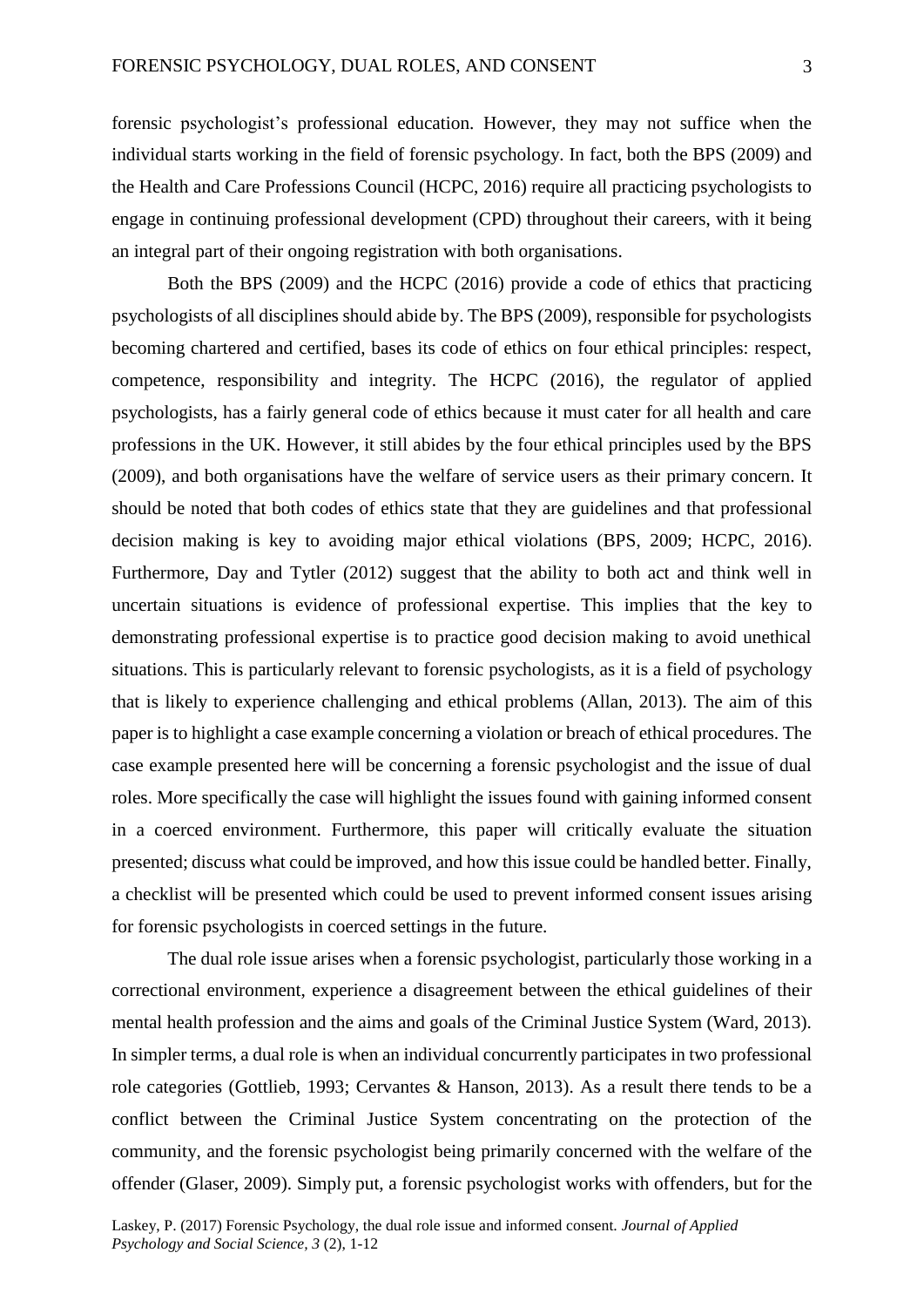prison service (Birgden & Perlin, 2009). As mentioned earlier, the ethical codes and guidelines that psychologists should adhere to encourage individuals to act in the best interests of the service user (BPS, 2009; HCPC, 2016). However, it has been said that these guidelines and principles are not adequate to guide practical decision making (Gottlieb, 1993). In contrast, the prison service and the Criminal Justice System are concerned with obtaining justice for victims of crime and community protection (Ward, 2012). While it cannot be said that one concern is more important than the other, the conflict in motivations between the forensic psychologist and the Criminal Justice System can only be expected to produce problems.

One important concept in the BPS (2009) and the HCPC (2016) codes of ethics is that of informed consent. Informed consent must be obtained from any client or service user before taking part in research, an evaluation, an intervention, or treatment programs. It involves the disclosure of information concerning the research, evaluation, intervention, or program which allows for voluntary choice, made by the client or service user who is competent to decide (Dwyer, 2012). It is generally accepted that for research, an evaluation, an intervention, or a treatment program to go forward informed consent must be obtained if the participants are competent enough to consent (Foote & Shuman, 2006). In regard to a correctional setting, it has been questioned whether true informed consent can be gained from individuals who are incarcerated or court ordered (Weinstein, 2002). They can be informed fully of all the details of what they are participating in and for the most part are competent to consent, but it is dubious whether their choice to participate is voluntary. Glaser (2003) states that most offender treatment programs are mandatory or court ordered, while Prescott and Levenson (2010) state that offenders are given incentives to participate in treatment programs, or are punished if they refuse to take part. This implies that perhaps informed consent, in its traditional sense, cannot be a part of procedures in a correctional setting such as a prison or secure hospital.

According to the literature, there seems to be two different ways in which the issue of informed consent can be problematic for forensic psychologists. The first is the fact that most offender treatment programs are conducted in a coercive nature (Glaser, 2003). This may seem an obvious point to make, but it has been found that treatment programs that are entirely coercive tend not to produce meaningful results (Prescott & Levenson, 2010). This would suggest that as long as treatment in prison is coercive, the Criminal Justice System will not achieve the lower recidivism rates it desires. This negatively affects forensic psychologists working in prisons because their professional code of ethics states that they should obtain informed consent from service users before commencing any treatment or research (BPS, 2009). This is a good example of the dual role problem; the Criminal Justice System would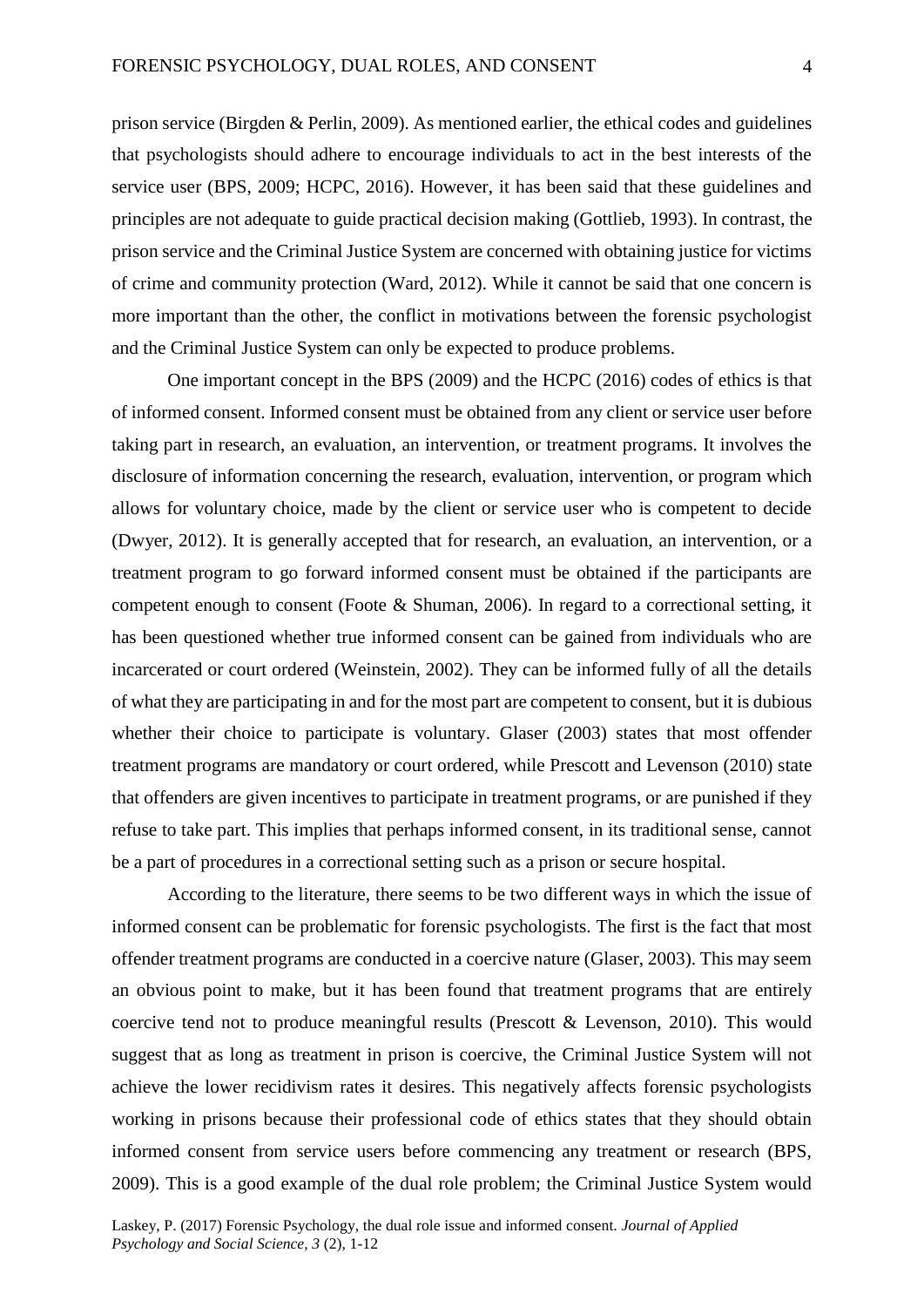require the psychologist to administer the treatment program to a coerced offender, but the psychologist's professional ethics code prevents them from going against the ethical principle of informed consent.

While this is a good example of dual role issues, the dual role issue that will be highlighted in this paper concerns the acquisition of informed consent when a forensic psychologist is asked to perform a psychological evaluation on request from the courts. This situation differs slightly from the issues found in offender treatment programs, as it is still in a coerced environment, but the evaluation is not part of punishment or treatment, but a consequence of trying to obtain justice for a victim (Weinstein, 2002).

The case example to be used in this paper is presented by Reynolds, Hays and Ryan-Arredondo (2001). The situation involves a child and his adoptive parents. The adoptive parents went to court against an adoption agency claiming wrongful adoption because they believed they were not told about the child's psychopathology. The diagnosis of psychopathology was crucial to establishing damages and liability and the parents objected to allowing an evaluation of the child by a forensic psychologist retained by the defence. The court ordered the parents to consent to the psychological evaluation, but that the evaluation would be subject to three restrictions. First of all the adoptive mother was to be allowed to observe the evaluation of the child through one way glass. Secondly, a video tape recording was to be made of the evaluation through the one-way glass. Finally, and possibly most importantly, the child (aged 14 years) was not to be told that the mother was observing the evaluation, that a video tape was being made of the procedure, the purpose of the psychological evaluation, the uses of the final results of the evaluation, or the existence of the court case.

Reynolds et al. (2001) highlight that this leaves the forensic psychologist in a very difficult position. They suggest the main issue is that the psychologist cannot obtain informed consent from the child because the court has ordered that the child not be told anything about the evaluation or the court case. They also state that because the child is a minor, in the eyes of the law, the parents would be responsible for providing informed consent to the forensic psychologist. However, they reason that this only covers the consent part of informed consent and that in this case the child is not informed with regard to the purpose of the evaluation or the use of the results. To abide by the principles of informed consent the participant or service user must be fully informed of the procedures involved and possible outcomes, the choice to participate must be entirely voluntary, and the participant must be competent to consent (Dwyer, 2012). In this case, the forensic psychologist would find it very difficult to abide by even one of these principles.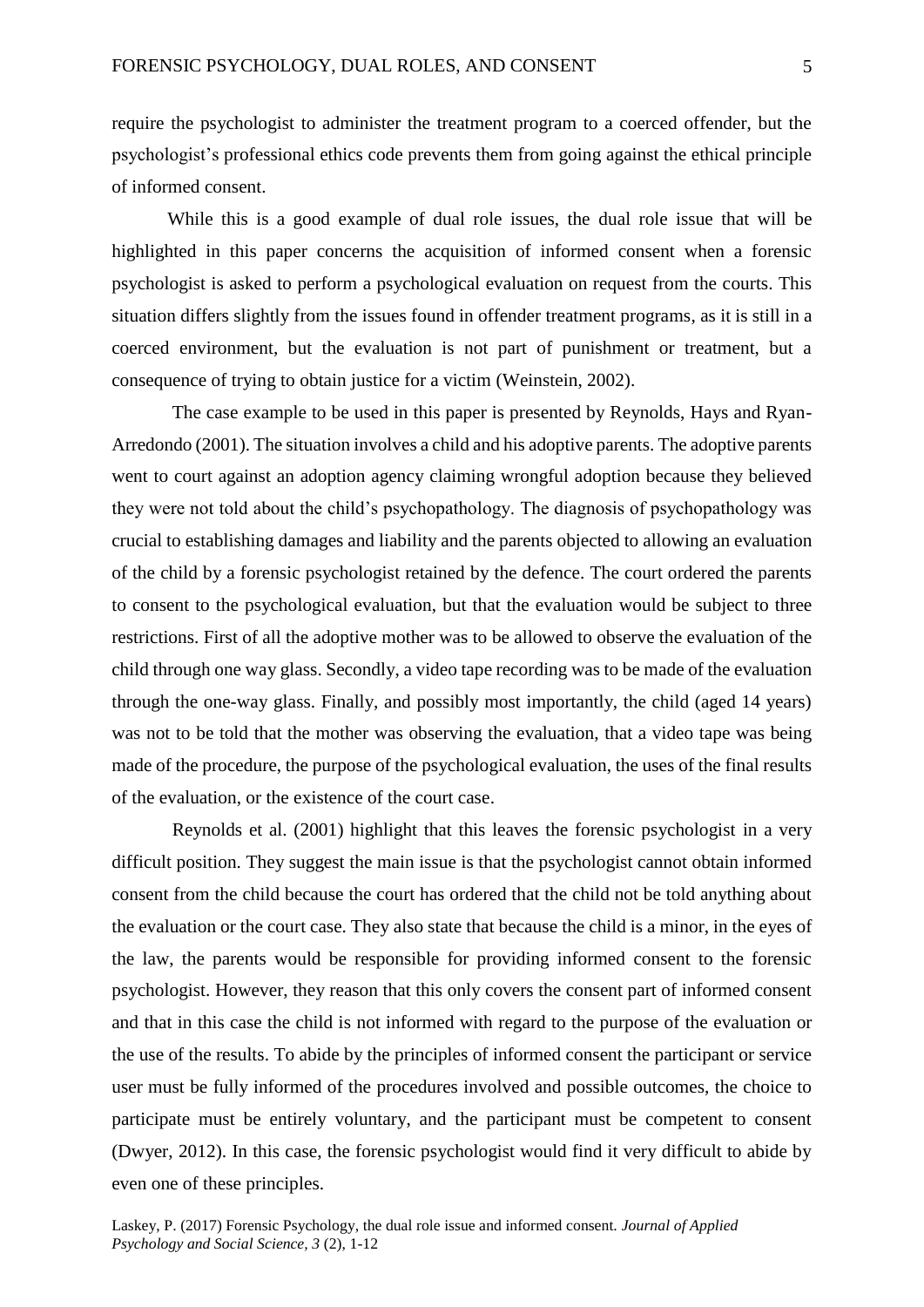Any intervention to improve this kind of situation should concentrate on helping the psychologist to perform the task they have been asked to perform while still conforming to the ethical codes of their profession. In addition, the welfare of the service user should be paramount, as stated in both the BPS (2009) and the HCPC (2016) code of ethics. Reynolds et al. (2001) noted that if a forensic psychologist was to proceed in the conditions stated above, the trust of the child in the psychological profession could be damaged irreparably, and could prevent them from seeking help for any future mental health problems they may experience. The whole concept of informed consent is centred around client or service user autonomy, and their ability to make meaningful decisions after receiving the appropriate details on the procedure they are about to consent to (Dwyer, 2012). Indeed, Day and Casey (2009) state that when dealing with these kind of situations, psychologists and Criminal Justice System workers should always protect the human rights of any individual they work with, be they offender or victim. In addition, they note that, although some of the individuals' rights may be restricted (e.g. by court order), the greatest effort must be made to respect the human rights they still have full control over. Ward and Birgden (2009) further support this idea by saying that the aim is not to deceive and coerce an individual to consent to a procedure, but to persuade them that taking part is not harmful by explaining fully the procedure, the outcomes, and the risks. While 'coerce' and 'persuade' may seem like they mean the same thing, the case example presented earlier is an example of coercion, where the child would believe they have no choice in whether they take part in the evaluation and did not receive any information regarding what would happen. In contrast, if they had been presented with all the information they needed in order to make an informed decision, and it was made clear that according to basic human rights they were allowed to decline participation, they could have made the decision that was right for them, and their autonomy would have been respected.

If the child had declined to participate in the psychological evaluation, there would still be the issue of what the consequences of that decision might be. Foote and Shuman (2006) explain that not participating could result in severe legal consequences, and that the responsibility to inform the individual of this fact falls to their lawyer. They say that for the client or service user to get a full picture of what the evaluation involves, and what would happen if they did not participate, it requires the expertise of two professionals. Neither professional alone can provide all the information required to allow an individual to make an informed decision (Foote & Shuman, 2006). This would suggest that to inform individuals about court ordered psychological evaluations, forensic psychologists and Criminal Justice workers need to combine their knowledge and make gaining informed consent a team effort.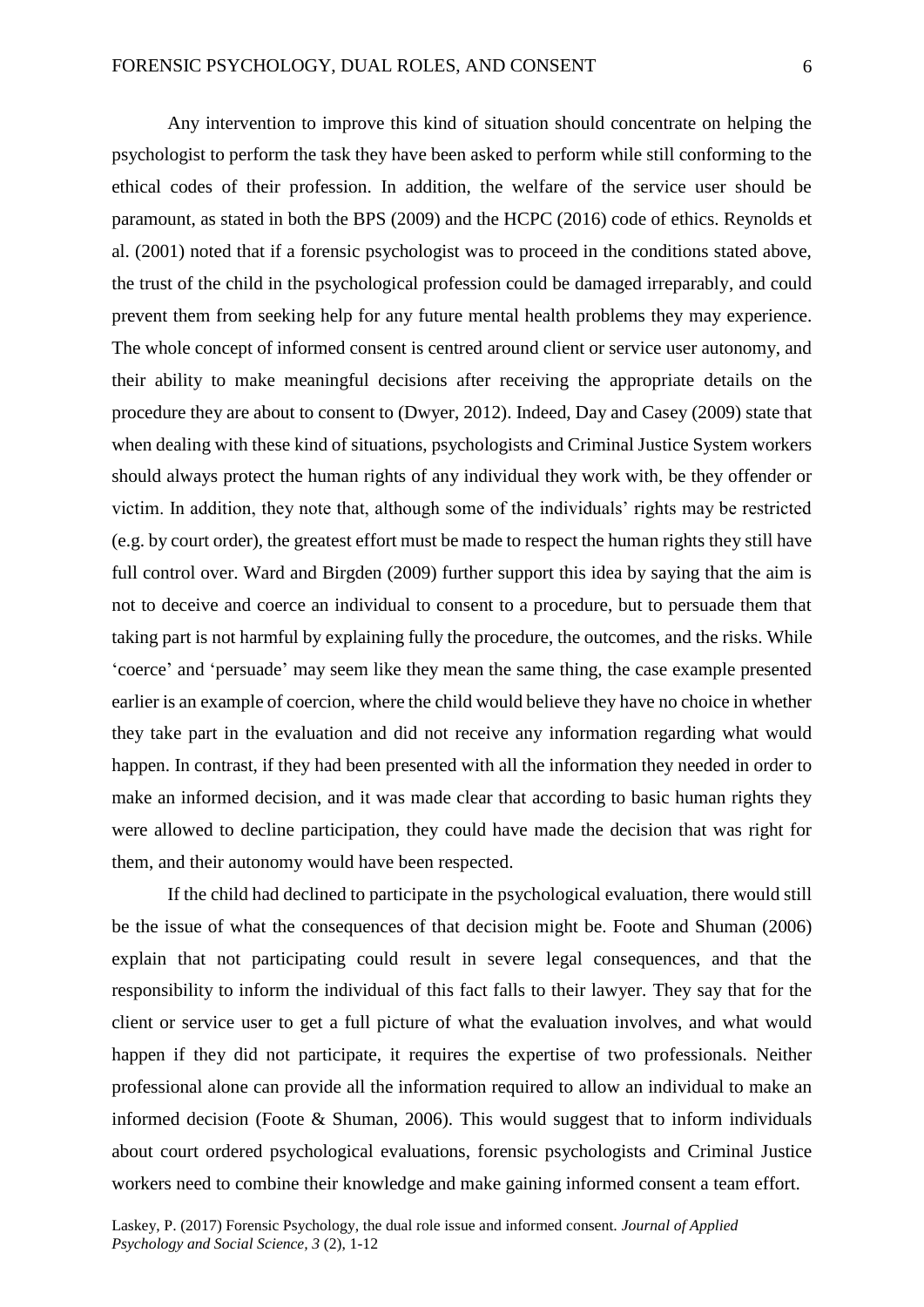The solution to the ethical problems in the case example presented above is not straightforward. First of all forensic psychologists should always be aware of the principles of informed consent outlined in the BPS (2009) and HCPC (2016) ethical guidelines. If nothing else, their registration basis with both of these organisations is dependent on them having knowledge of these codes of ethics (BPS, 2014; HCPC, 2016). Secondly, if the individual involved is a minor, then the consent will have already been provided by the parents, however this does not mean the child should not be informed fully (Reynolds et al., 2001). It would seem that because the child has not consented personally, it gives greater importance to informing them about the procedure and consequences, which may reduce suffering for the child (Weinstein, 2002). In addition, Foote and Shuman's (2006) suggestion that a lawyer or law professional should be involved in the informed consent process of an evaluation is a useful one. They would be able to inform the individual of the legal consequences of participating or not participating in the evaluation. In addition, the involvement of the individuals' lawyer is likely to put the forensic psychologist at ease, as they would not know the details of the legal ramifications if the client asked about them (Foote & Shuman, 2006). Giving the individual information on both the psychological evaluation and any legal issues at the same time would probably be of benefit, as then they will have all the details at hand when making the decision whether to consent to participation.

In order to give forensic psychologists some specific guidelines, when dealing with issues of informed consent in psychological evaluations, a checklist has been devised (see Appendix One for full checklist). The checklist was devised using both the BPS (2009) and the HCPC (2016) ethical guidelines, to ensure the forensic psychologist works within their professional principles. In addition, the checklist will reference the coercive environment of the courts by referring to the involvement of a qualified Criminal Justice System professional, as suggested by Foote and Shuman (2006). The first four points on the checklist ask whether the individual has been informed of the procedure of the psychological evaluation, the purpose of the evaluation, how the results will be used, and possible risks that may arise from participating in the psychological evaluation. If forensic psychologists follow these points then they ensure the welfare of the service user is made a priority, but they also safeguard their professional reputation and protect themselves from any negative legal ramifications (Reynolds et al., 2001). The fifth, and final point included in the checklist asks whether a legal professional has explained the legal consequences of the individual not participating in the psychological evaluation. This follows the advice of Foote and Shuman (2006) about including the individuals' lawyer in the process of obtaining informed consent. Hopefully, the use of a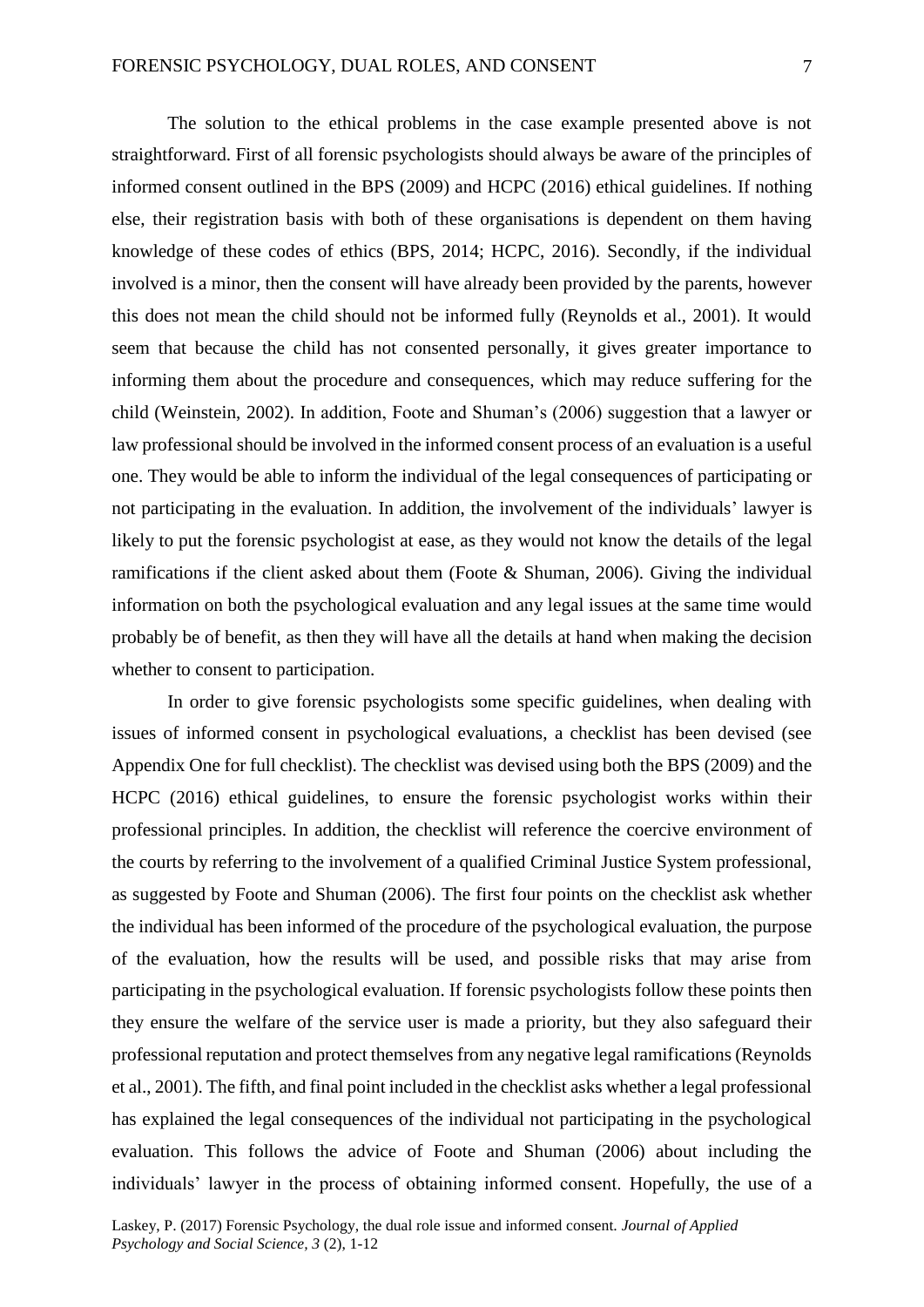checklist like this will ensure that a forensic psychologist can abide by their professional ethical guidelines in a coerced environment, while still fulfilling the role the Criminal Justice System has employed them for. It should be noted that to help facilitate this process, psychologists should completely document their procedures, including gaining informed consent, to ensure they do not harm their own reputation or the reputation of their professional body (Dwyer, 2012).

In spite of any checklists, forms or interventions that can be developed, perhaps the root of the problem is the way the Criminal Justice System views forensic psychologists. It would appear that the dual role issue in general is quite common in correctional and coerced environments (e.g. Bonner & Vandecreek, 2006; Glaser, 2009; Birgden & Perlin, 2009; Ward 2013), so perhaps procedures regarding forensic psychologists working with the Criminal Justice System need to be altered. However, it may be the case that the guidelines that forensic psychologists should adhere to are too vague for practitioners in correctional and coerced environments. The BPS (2009) and HCPC (2016) ethical guidelines state themselves that they are general, so that they can be applied to psychologists and health care professionals in all disciplines. It could be said that forensic psychologists should have their own code of ethics that is tailored to their unique working situations and ethical dilemmas. In either case, changes need to be made in order for forensic psychologists to avoid the unique issue of dual roles in their profession.

Forensic psychology is a varied and complex field in professional psychology (Ireland, 2009), and because of this fact issues in a forensic psychologists' working life can be hard to resolve (Reynolds et al., 2001). Dual role issues seem to be fairly common in correctional and coerced settings (Ward, 2013). The aim of this paper was to develop a strategy to avoid issues that arise regarding informed consent in correctional and coerced environments. The issue presented, which concerned gaining informed consent to perform a psychological evaluation (Reynolds et al., 2001), was addressed by developing a checklist that would enable forensic psychologists to abide by the principles of informed consent. It was also proposed that lawyers and other legal professionals should be involved in the informed consent process by informing clients and service users of the legal implications of not participating in a psychological evaluation (Foote & Shuman, 2006). All of these improvements should help psychologists and Criminal Justice System professionals to respect the autonomy and, ultimately, the human rights of individuals who are court ordered to participate in psychological evaluations.

However, it should be noted that perhaps there are some faults in how the Criminal Justice System perceives the role of a forensic psychologist. Dual role issues happen very often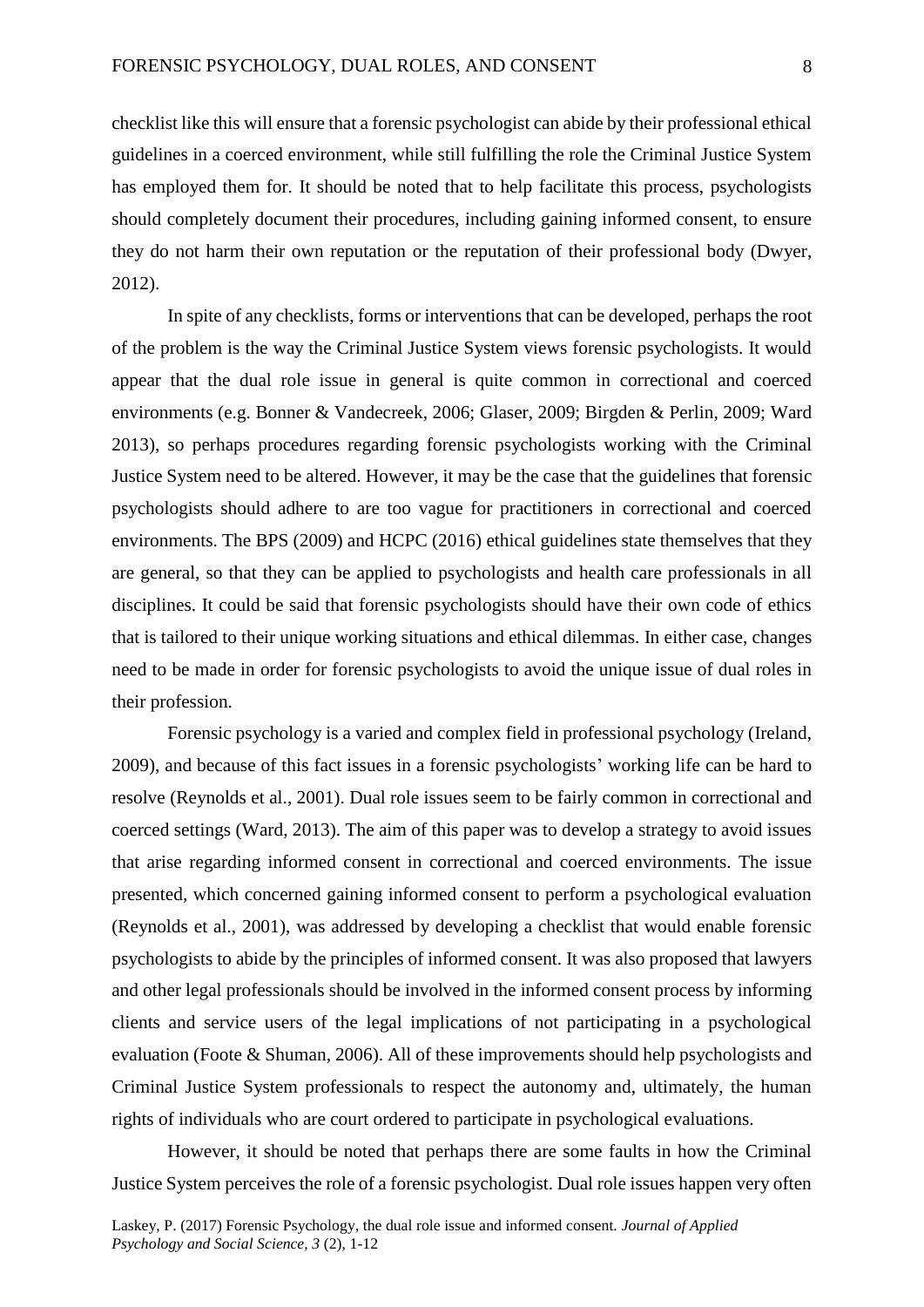for forensic psychologists (Glaser, 2009), and this could possibly be because the Criminal Justice System does not entirely understand the ethical guidelines psychologists work by. Ultimately, psychologists working in a correctional or coercive environment should still put the welfare of the individual they are working with before anything else (BPS, 2009; HCPC, 2016). This may not work well with the Criminal Justice Systems ideals of punishment, and protection of the community (Birgden & Perlin, 2009). Therefore, while the devised checklist and the involvement of lawyers could help with the issue of gaining informed consent, it is unlikely to solve the larger issue of dual roles for forensic psychologists.

Future research into this area should focus on whether interventions, such as the checklist presented here, can help the issue of obtaining informed consent in court ordered psychological evaluations. In addition, an effort should be made to investigate whether there will ever be a way to solve the dual role issue without removing forensic psychologists from the Criminal Justice System altogether. Finally, research should be conducted to examine the BPS (2009) and the HCPC (2016) ethical guidelines to ascertain whether they are appropriate for forensic psychologists or whether the unique issues this profession faces need to be acknowledged more explicitly.

#### References

- Allan, A. (2013). Ethics in correctional and forensic psychology: Getting the balance right. *Australian Psychologist, 48,* 47-56. doi: 10.1111/j.1742-9544.2012.00079.x
- Birgden, A. & Perlin, M. (2009). "Where the home in the valley meets the damp dirty prison": A human rights perspective on therapeutic jurisprudence and the role of forensic psychologists in correctional settings. *Aggression and Violent Behavior, 14,* 256-263. doi: 10.1016/j.avb.2009.04.002
- Bonner, R. & Vandecreek, L. (2006). Ethical decision making for correctional mental health providers. *Criminal Justice and Behaviour, 33*(4), 542-564. doi: 10.1177/0093854806287352
- Cervantes, A. & Hanson, A. (2013). Dual agency and ethics conflicts in correctional practice: Sources and solutions. *The Journal of the American Academy of Psychiatry and Law, 41,* 72-78.
- Continuing professional development (CPD) for psychologists. (n.d.). Retrieved April 2<sup>nd</sup>, 2014, from nhscareers.nhs.uk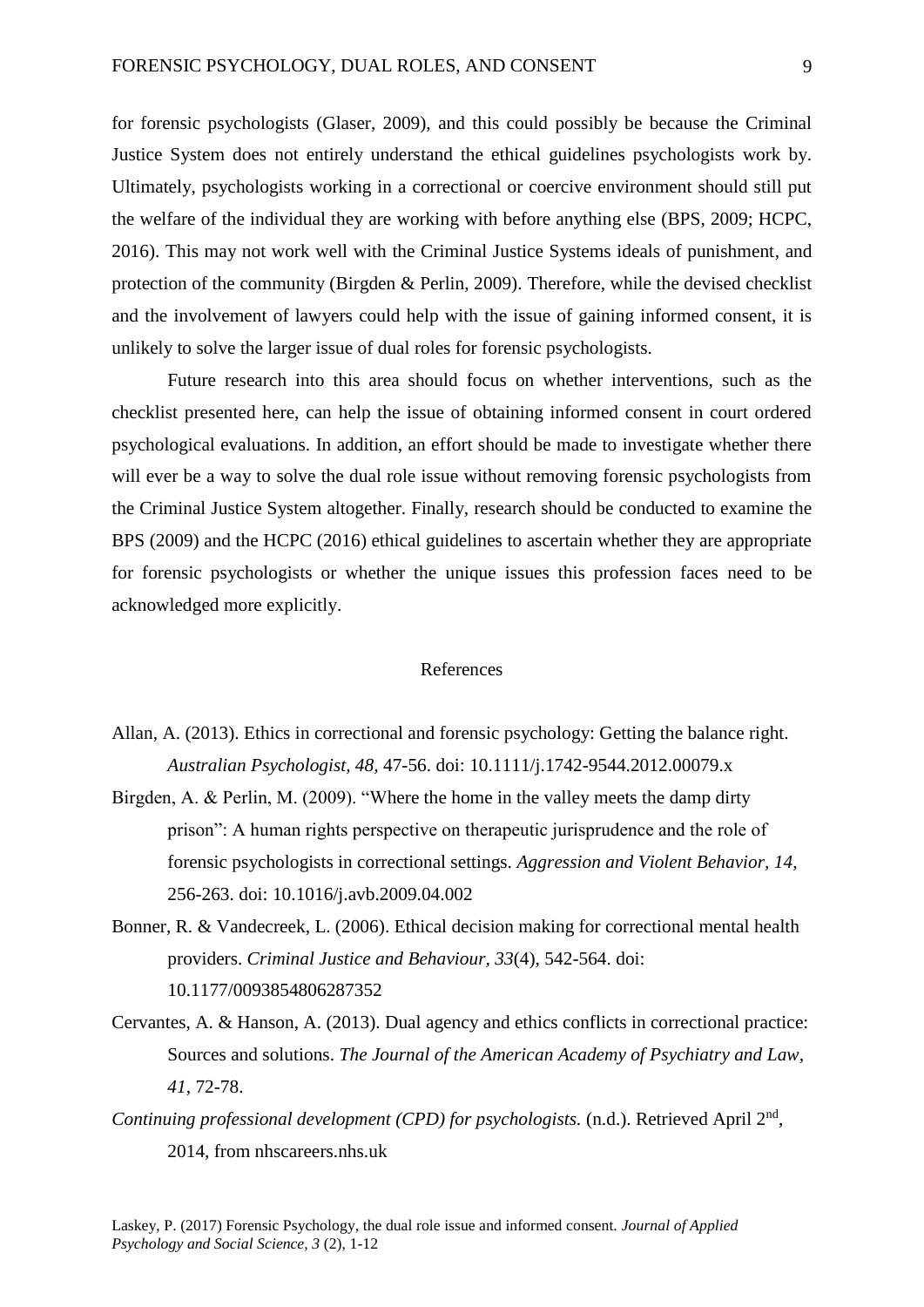- Day, A. & Casey, S. (2009). Values in forensic and correctional psychology. *Aggression and Violent Behavior, 14,* 232-238. doi: 10.1016/j.avb.2009.03.008
- Day, A. & Tytler, R. (2012). Professional training in applied psychology: Towards a signature pedagogy for forensic psychology training. *Australian Psychologist, 47,* 183-189. doi: 10.1111/j.1742-9544.2011.00044.x
- DeMatteo, D., Krauss, D., Marcyk, G. & Burl, J. (2009). Educational and training models in forensic psychology. *Training and Education in Professional Psychology, 3*(3), 184- 191. doi: 10.1037/a0014582
- Dwyer, S. (2012). Informed consent in court-involved therapy. *Journal of Child Custody, 9,* 108-125. doi: 10.1080/15379418.2012.652572
- Foote, W. & Shuman, D. (2006). Consent, disclosure, and waiver for the forensic psychological evaluation: Rethinking the roles of psychologist and lawyer. *Professional Psychology: Research and Practice, 37*(5), 437-445. doi: 10.1037/0735- 7028.37.5.437
- *Forensic psychologist: Job description.* (2012). Retrieved April 2<sup>nd</sup>, 2014, from prospects.ac.uk
- Glaser, B. (2003). Therapeutic jurisprudence: An ethical paradigm for therapists in sex offender treatment programs. *Western criminology review, 4*(2), 143-154.
- Glaser, B. (2009). Treaters or punishers? The ethical role of mental health clinicians in sex offender programs. *Aggression and violent behaviour, 14,* 248-255. doi: 10.1016/j.avb.2009.04.007
- Gottlieb, M. (1993). Avoiding exploitive dual relationships: A decision-making model. *Psychotherapy, 30*(1), 41-48. doi: 10.1037/0033-3204.30.1.41
- Howitt, D. (2009). *Introduction to Forensic & Criminal Psychology.* Essex: Pearson Education Limited.
- Ireland, C. (2009). The reality of work as a forensic psychologist. *The Psychologist, 22*(6), 538-539.
- Prescott, D. & Levenson, J. (2010). Sex offender treatment is not punishment. *Journal of Sexual Aggression, 16*(3), 275-285. doi: 10.1080/13552600.2010.483819
- Reynolds, C., Hays, J. & Ryan-Arredondo, K. (2001). When judges, laws, ethics, and rules of practice collide: A case study of assent and disclosure in assessment of a minor. *Journal of Forensic Neuropsychology, 2*(1), 43-54. doi: 10.1300/J151v02n01\_04
- The British Psychological Society. *Code of ethics and conduct*. (2009). Retrieved April 2<sup>nd</sup>, 2014, from bps.org.uk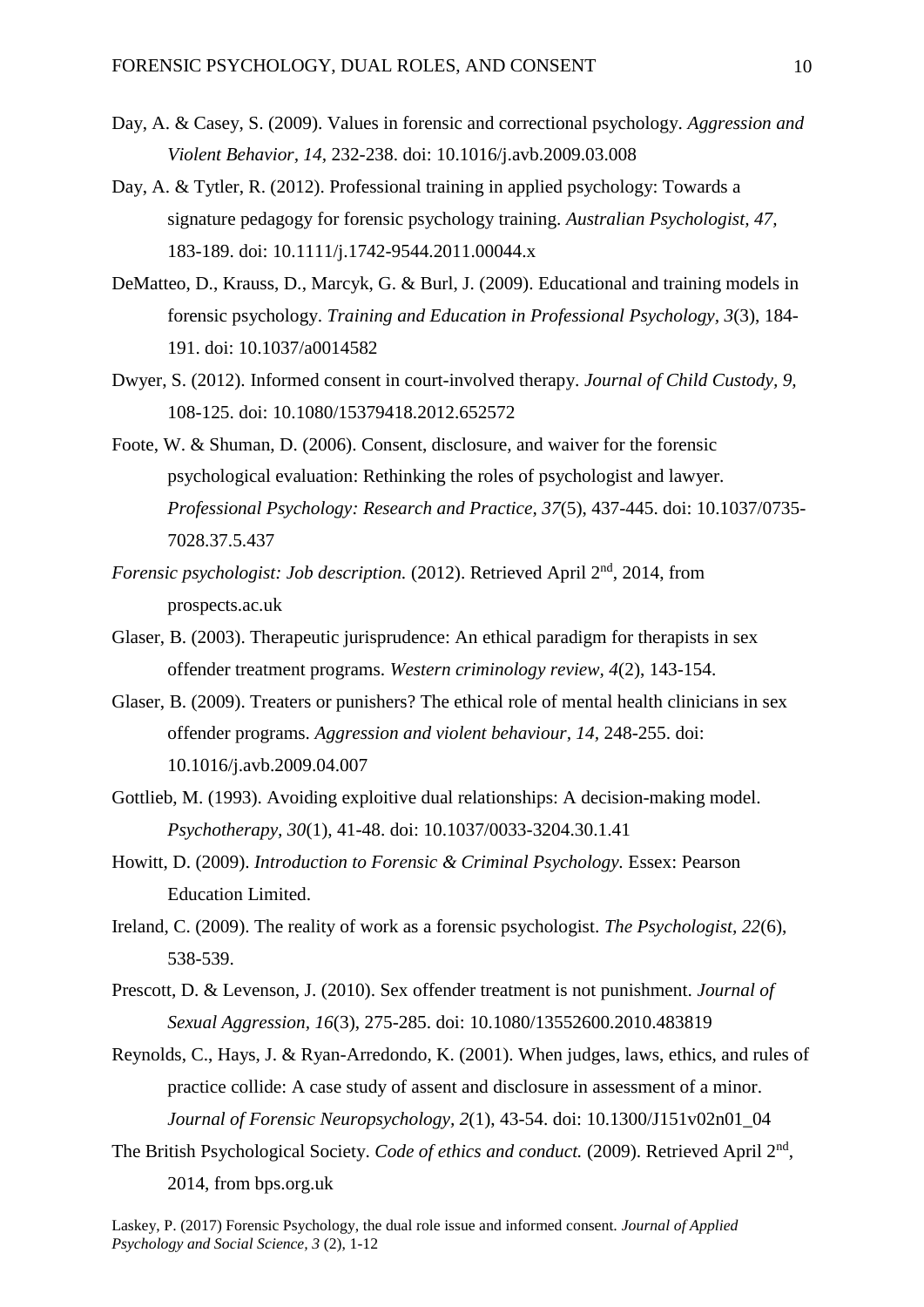- The British Psychological Society. *Careers in Psychology.* (2014). Retrieved April 2nd, 2014, from bps.org.uk
- The Health and Care Professions Council. *Standards of conduct, performance and ethics.*  (2016). Retrieved July  $17<sup>th</sup>$ , 2017, from hpc-uk.org
- Varela, J. & Conroy, M. (2012). Professional competencies in forensic psychology. *Professional Psychology: Research and Practice, 43*(5), 410-421. doi: 10.1037/a0026776
- Ward, T. (2013). Addressing the dual relationship problem in forensic and correctional practice. *Aggression and Violent Behavior, 18,* 92-100. doi: 10.1016/j.avb.2012.10.006
- Ward, T. & Birgden, A. (2009). Accountability and dignity: Ethical issues in forensic and correctional practice. *Aggression and Violent Behavior, 14,* 227-231. doi: 10.1016/j.avb.2009.04.005
- Weinstein, H. (2002). Ethics issues in security hospitals. *Behavioural Sciences and the Law, 20,* 443-461. doi: 10.1002/bsl.504